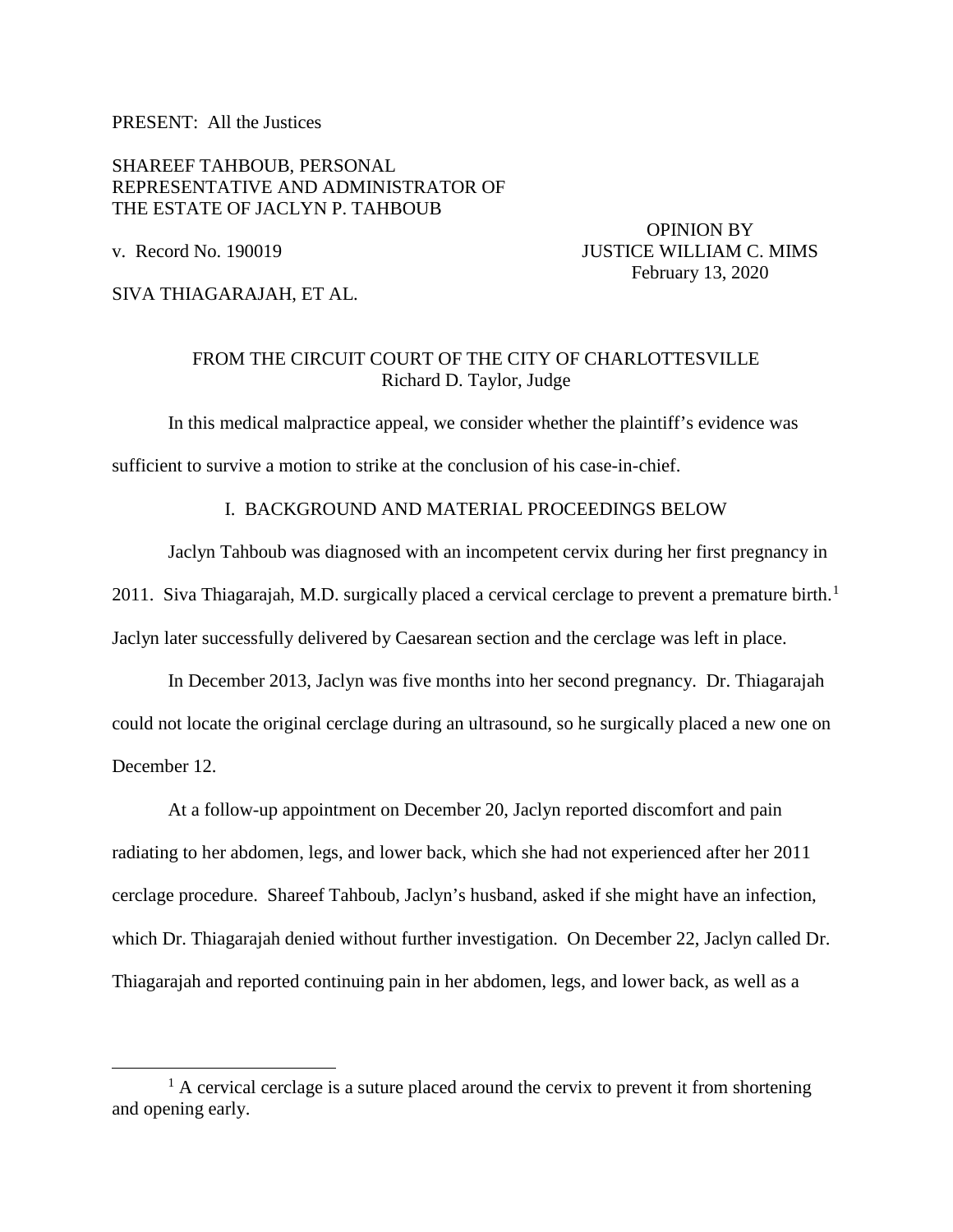fever. Dr. Thiagarajah directed her to take Advil and prescribed nifedipine by telephone, without conducting a physical examination.

Jaclyn continued to feel unwell. Early on the morning of December 26, she again called for Dr. Thiagarajah but reached Mikhail Michael Levit, D.O., who was on call for him. She again reported pain and fever. Dr. Levit told her to take Advil, Tylenol, and nifedipine, without conducting a physical examination. Jaclyn called back not long after and Dr. Levit directed her to go to Martha Jefferson Hospital ("MJH").

Jaclyn arrived at the hospital by 3:08 a.m. and was assessed at 3:24. A nurse recorded that Jaclyn was experiencing dizziness, light-headedness, tachycardia, hypotension, discomfort, contractions, and had reported a fever and change in vaginal discharge. The nurse informed Dr. Levit by telephone. He did not go to the hospital at that time and did not provide any instructions beyond basic orders for admission.

Jaclyn's membranes ruptured at 4:44 a.m., releasing a foul-smelling, yellow, pus-like fluid, followed by a continuous discharge of green-brown fluid. Dr. Levit was informed by telephone at 4:50. He did not go to the hospital at that time. By 5:27 a.m., Jaclyn had a temperature of 100.8 °F. She was prepared for transfer to the University of Virginia Medical Center ("UVAMC") because delivery had become inevitable and it had superior neonatal intensive care facilities. Dr. Levit arrived at MJH at 6:05 a.m.

When Jaclyn arrived at UVAMC, she presented with heavy bleeding, fever, ruptured membranes, pus discharge, and multiple organ dysfunction. Doctors immediately suspected chorioamnionitis and feared placental abruption and disseminated intravascular coagulopathy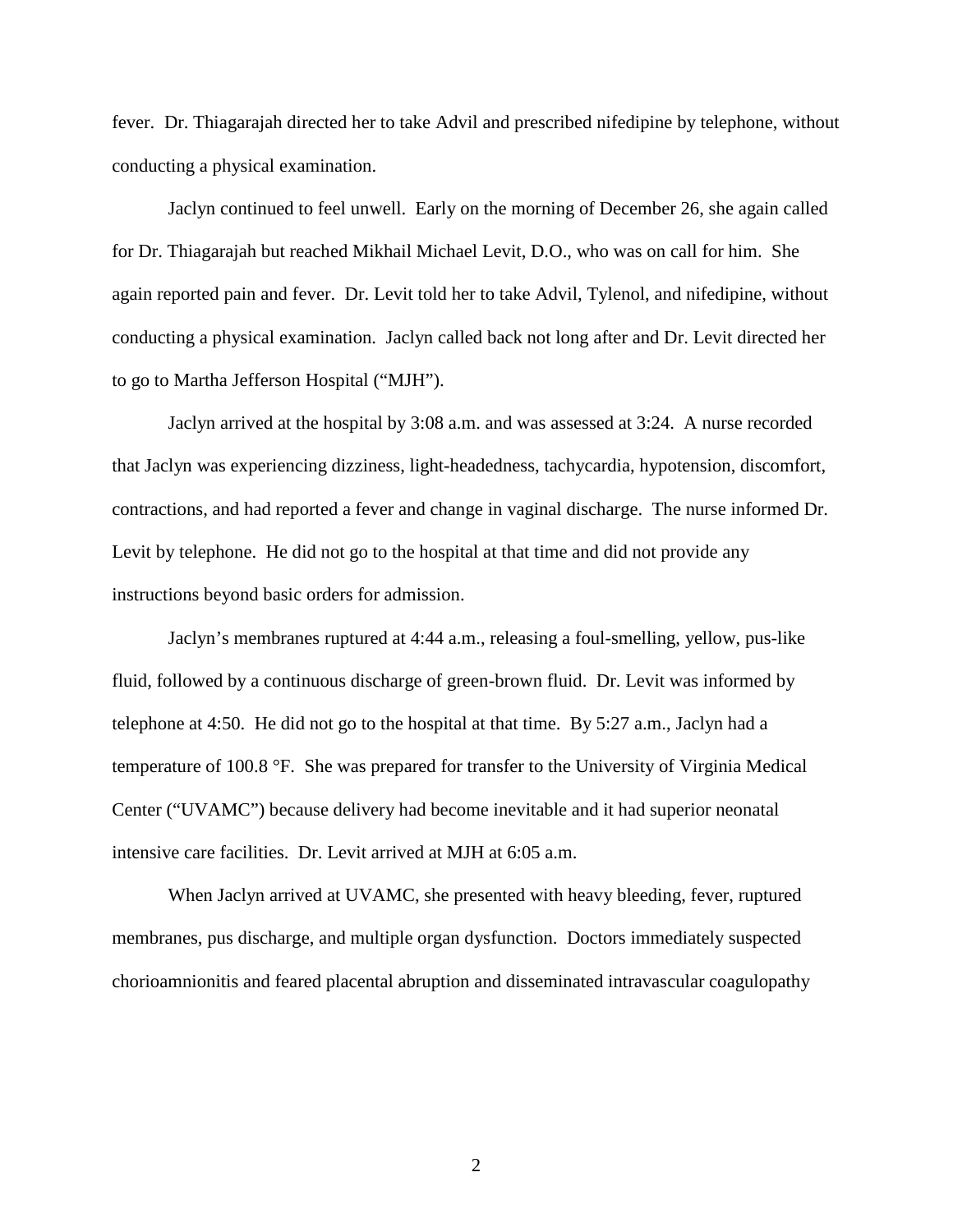("DIC").<sup>[2](#page-2-0)</sup> Diane Rozycki, M.D. treated her for sepsis and chorioamnionitis by administering a triple-antibiotic "cocktail" of ampicillin, gentamicin, and clindamycin, and a blood transfusion. Blood cultures later confirmed bacterial infection with *E. coli*.

UVAMC staff performed an emergency delivery by Caesarean section, after which Jaclyn suffered major hemorrhaging. She was admitted to the intensive care unit, where she remained in critical condition until she died on December 31.

Shareef, as Jaclyn's personal representative and the administrator of her estate, filed a complaint alleging that Dr. Thiagarajah and Dr. Levit had been professionally negligent, which had caused Jaclyn's wrongful death. At trial, he adduced expert testimony from Frederick Gonzalez, M.D., a specialist in fetal medicine, and Mohammad Sajadi, M.D., a specialist in infectious disease, among other evidence. At the conclusion of his case-in-chief, the defendants moved to strike the evidence, asserting that it was insufficient to prove causation. The court granted the motion and entered a final order awarding judgment to the defendants.

We awarded Shareef this appeal.

### II. ANALYSIS

As we recently observed, a motion to strike the plaintiff's evidence replaces the abolished demurrer to the evidence. *See Sweely Holdings, LLC v. SunTrust Bank*, 296 Va. 367, 382 n.12 (2018); *see also* Martin P. Burks, Pleading and Practice § 284, at 510 (4th ed. 1952) (citing *Green v. Smith*, 153 Va. 675 (1930)). While the procedure and effect of these practices differed, *id.* at 511-12, the function was the same. Thus, as a demurrer to a complaint tests whether the plaintiff's allegations are sufficient to state a cause of action, a motion to strike at the conclusion

<span id="page-2-0"></span> <sup>2</sup> <sup>2</sup> Chorioamnionitis is an infection of the placenta and amniotic membranes and fluid. DIC is the loss of the blood's ability to clot, which may be caused by infection or significant blood loss.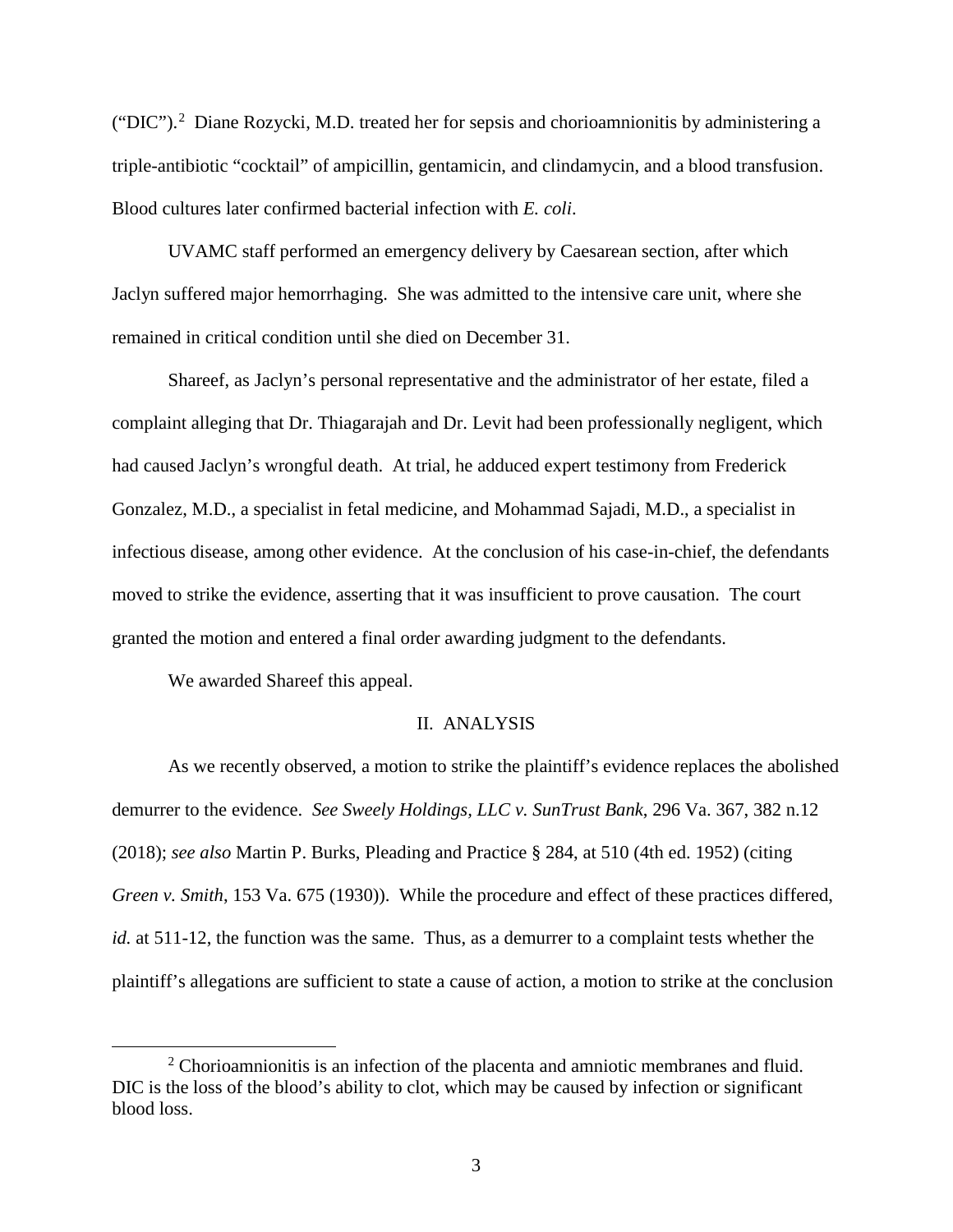of the plaintiff's case-in-chief, like a demurrer to the evidence, tests whether his evidence is sufficient to prove it. *See id.* § 275, at 487.

Accordingly, just as "we accept as true all factual allegations expressly pleaded in the complaint and interpret those allegations in the light most favorable to the plaintiff" when reviewing a ruling on a demurrer to a complaint, *Anderson v. Dillman*, 297 Va. 191, 193-94 (2019), we review "the evidence and all reasonable inferences fairly deducible therefrom in the light most favorable to the plaintiff" when reviewing a motion to strike at the conclusion of the plaintiff's case-in-chief. *Artrip v. E.E. Berry Equip. Co.*, 240 Va. 354, 357 (1990). "Any reasonable doubt as to the sufficiency of the evidence must be resolved in the plaintiff's favor." *Id*.

Consequently, even if the plaintiff's evidence has been discredited or impeached by the defendant during his cross-examination of the plaintiff's witnesses, the court must accept it as true at this phase of trial. The court must rule based on the presumption that the jury will believe all the evidence that the plaintiff adduced. To do otherwise would invade the province of the jury and assess the weight of the evidence. *Compare Anderson v. Clinchfield R. Co.*, 171 Va. 87, 89 (1938) (rejecting the plaintiff's argument that granting the motion in that case did so, ruling that precedents limit the motion's application) *with Walton v. Walton*, 168 Va. 419, 421-22 (1937) (cited in *Clinchfield*) (ruling that granting such a motion "and thereby taking the case from the jury, is drastic and should not be done unless it is very plain that the court would be compelled to set aside a verdict for plaintiff") *and CGI Fed. Inc. v. FCi Fed., Inc.*, 295 Va. 506, 509 (2018) (noting that when reviewing a ruling setting aside a verdict in his favor, we give the plaintiff the benefit of "all substantial conflicts in the evidence").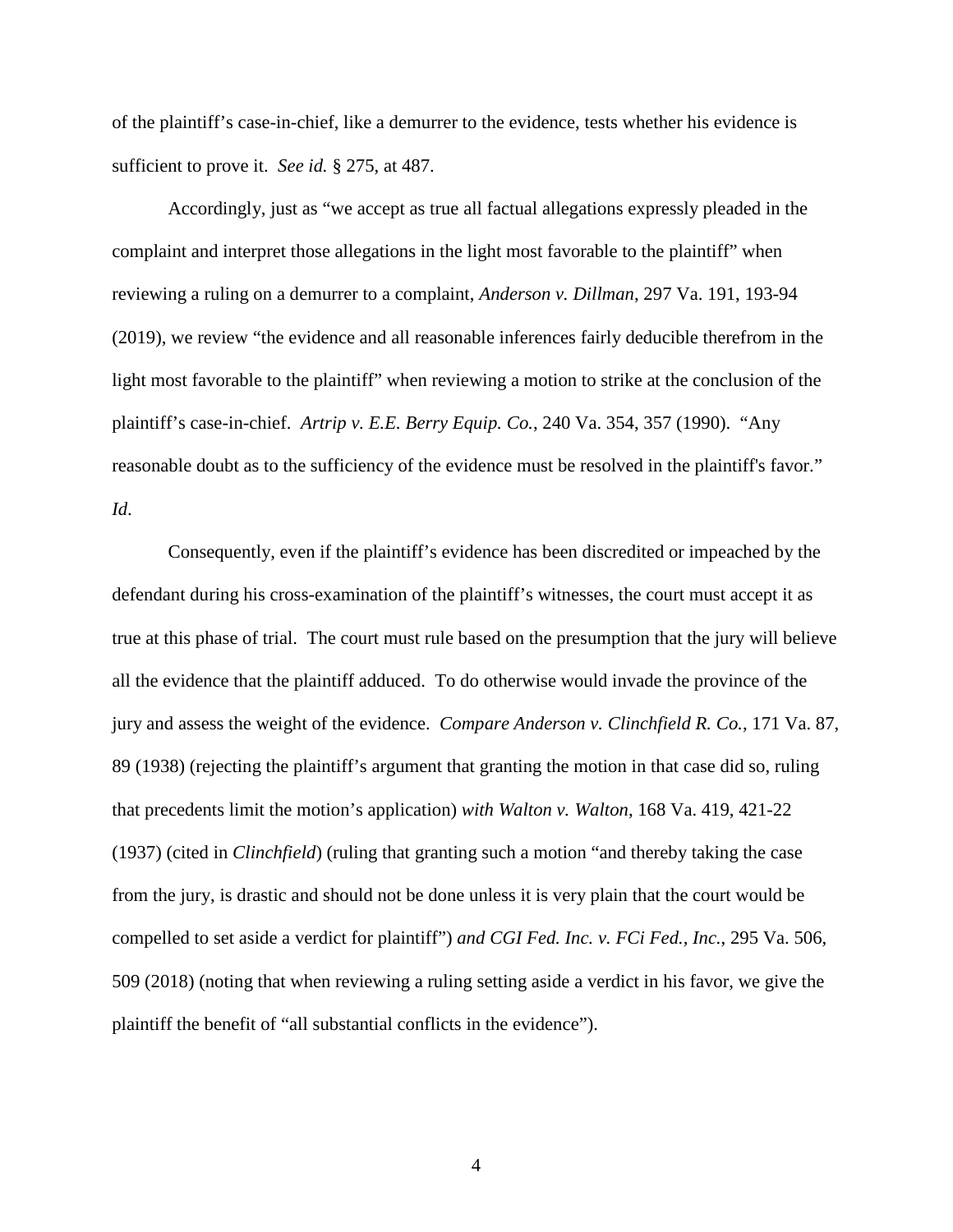With these principles in mind, we turn to the evidence Shareef adduced with regard to each of the defendants.

### A. DR. THIAGARAJAH

Dr. Gonzalez testified that infection is a common risk following cerclage surgery. He testified that the symptoms Jaclyn reported during her December 22 call to Dr. Thiagarajah—i.e., fever, pain, and vaginal discharge—indicated a number of possible conditions, including infection, premature labor, or simply uterine activity. However, he testified, the report of pain and fever after cerclage surgery necessitated a physical evaluation, including a cervical examination and taking Jaclyn's temperature, blood pressure, pulse, and white blood count. If these led to a high suspicion of infection, he continued, they should have been followed by an amniocentesis and culture of the amniotic fluid. He testified that a telephone conversation and prescription for nifedipine was inadequate and breached the standard of care. He testified that Jaclyn's medical records indicated that no one had even taken her vital signs since her cerclage surgery on December 12, including at her follow-up visit on December 20, when she had initially reported discomfort and radiating pain.

Like Dr. Gonzalez, Dr. Sajadi testified that Jaclyn's symptoms on December 22 required a physical examination to obtain information about vaginal tenderness, white blood cell count, and pulse rate in addition to fever to determine whether an infection was present. He testified that he could not conclusively state that "she had chorioamnionitis on the 22nd, but she probably had an infection that led to the chorioamnionitis a short time later." He testified that "if she was diagnosed with infection on the 22nd and treated, she would have survived. . . . I'm sure if there was an infection on the 22nd and she was diagnosed and treated, she would have survived." Although Dr. Sajadi could not conclusively state that Jaclyn had an infection when she called Dr.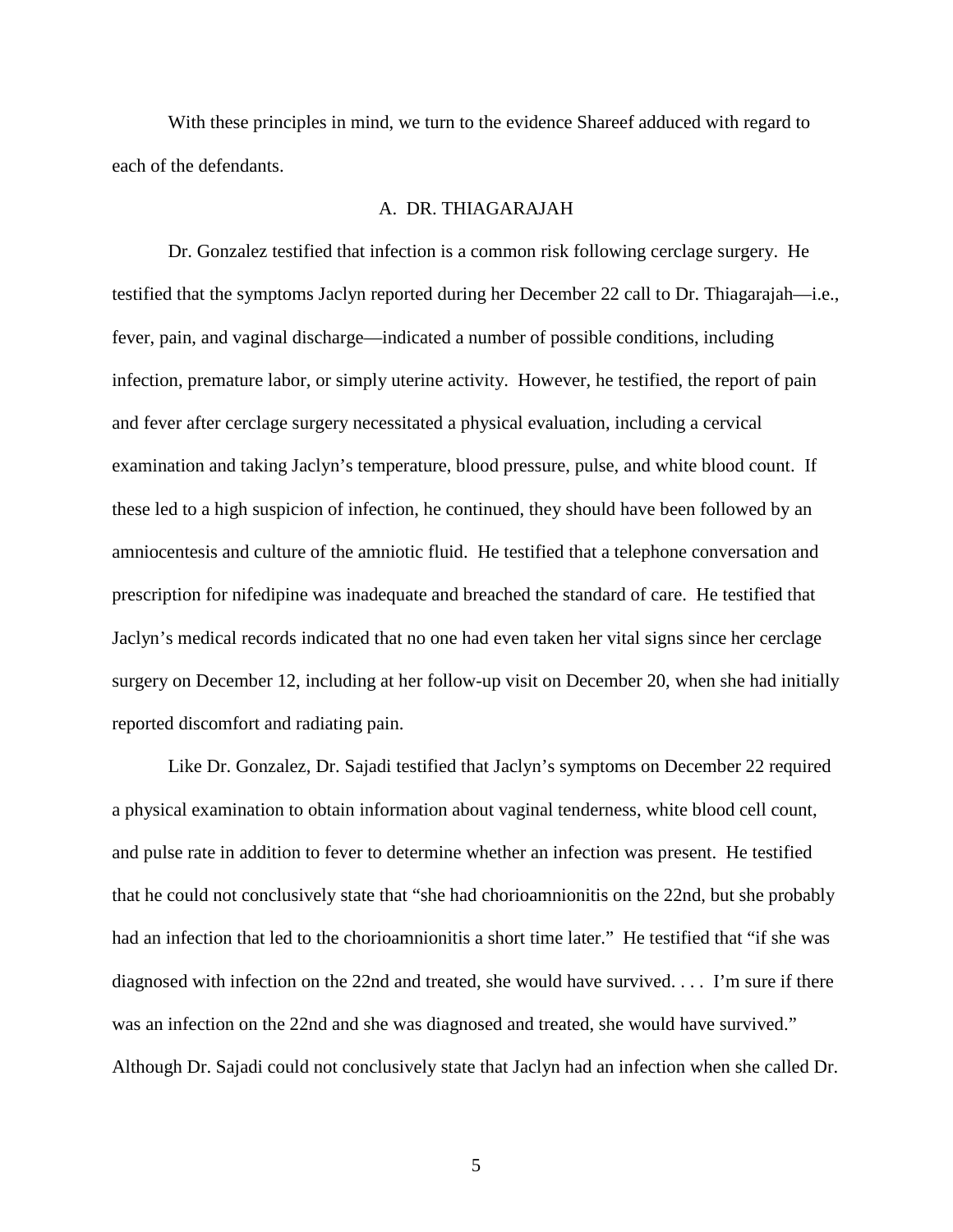Thiagarajah, he believed that it was medically likely based on the subsequent progression of her symptoms. His uncertainty was the direct result of Dr. Thiagarajah's failure to perform a physical examination and collect the information needed to make a diagnosis one way or the other. He had no uncertainty that if an infection had been detected and treated on December 22 through those efforts, Jaclyn would not have died.

#### B. DR. LEVIT

Dr. Gonzalez testified that the standard of care required Dr. Levit to meet Jaclyn at the hospital after her first call on December 26 because of the high risk of infection associated with the cerclage procedure, coupled with her fever and change in vaginal discharge. He testified that there may ultimately have been no underlying cause for concern, but the reported symptoms obligated Dr. Levit to conduct a physical examination. After the second call, Dr. Levit finally directed her to go to the hospital but still did not go there to examine her. According to Dr. Gonzalez, it was a breach of the standard of care to rely on nurses to diagnose and treat an infection. The nurse who treated Jaclyn also testified that some tests required to assess her condition were outside a nurse's scope of practice.

Dr. Gonzalez testified that when Jaclyn presented to MJH on December 26, the records reflect that she reported having a pinkish-brown discharge ever since the cerclage procedure, but that it changed on December 24 to a yellow-white mucus-like discharge streaked with bright red blood. He testified that this change was an indication of progressing infection. He testified that she reported a temperature of 100.4 °F. When her vital signs were taken, he continued, she had a temperature of 100 °F (which would have been suppressed by the Advil and Tylenol she had already taken at Dr. Levit's direction), persistently high pulse rate, and low blood pressure.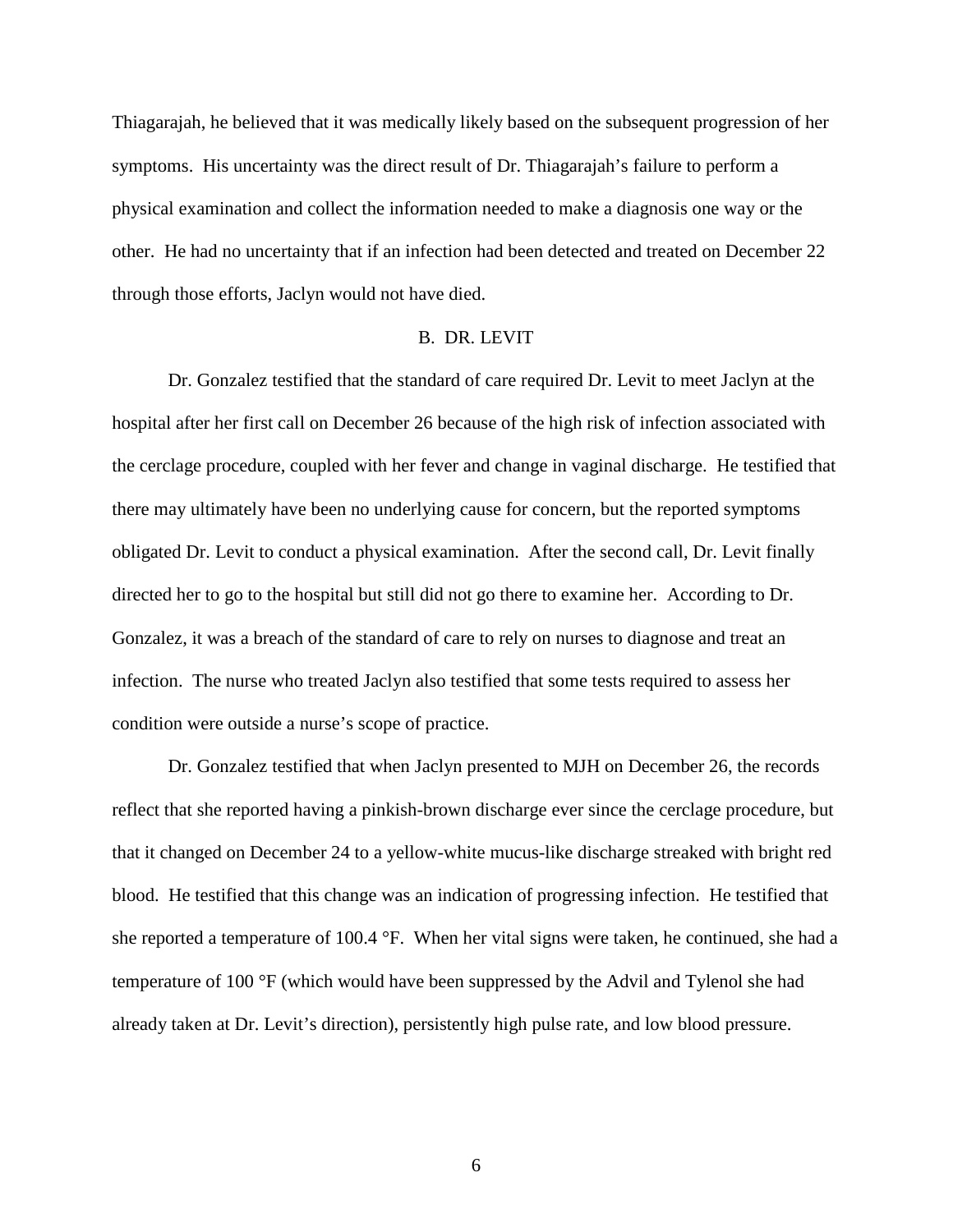Dr. Gonzalez testified that the failure to treat and diagnose the infection led to the ruptured membranes because the body's natural response to an infected uterus is to empty it to preserve the mother's life, even at the cost of losing the fetus. He testified that the ruptured membranes were one step in the process of the uterus attempting to purge itself and another sign of an infection. However, he continued, Dr. Levit still failed to consider that possibility.

Dr. Sajadi testified that Jaclyn undoubtedly had chorioamnionitis on December 26 because pathology confirmed it. He testified that by December 26, the infection had progressed beyond the uterus and placenta and into the bloodstream, causing sepsis and septic shock, because the same *E. coli* was found both in amniotic fluid obtained at MJH and in blood taken at UVAMC. Septic shock led to a dramatic loss of blood pressure, fluid in the lungs, and hemorrhagic stroke in association with the DIC, culminating in brain death.

### C. SUFFICIENCY OF THE EVIDENCE OF CAUSATION

Shareef argues that causation is a jury issue and is established when the evidence shows that a physician's act or omission destroyed any substantial possibility of the patient's survival. He argues that this case is distinguishable from *Dixon v. Sublett*, 295 Va. 60 (2018), on which the defendants relied in their motion to strike. In that case, the plaintiff's failure to properly designate her expert witnesses led the trial court to exclude evidence of what a physician adhering to the standard of care would have done, and that those acts would have led to a different result. Shareef contends that unlike in *Dixon*, Dr. Gonzalez testified about what the defendants could and should have done, and Dr. Sajadi testified that their failures to do it allowed the infection to progress and ultimately kill Jaclyn.

Shareef instead cites *Brown v. Koulizakis*, 229 Va. 524, 531-32 (1985), in which we ruled that a plaintiff had adduced sufficient evidence to survive a motion to strike after his expert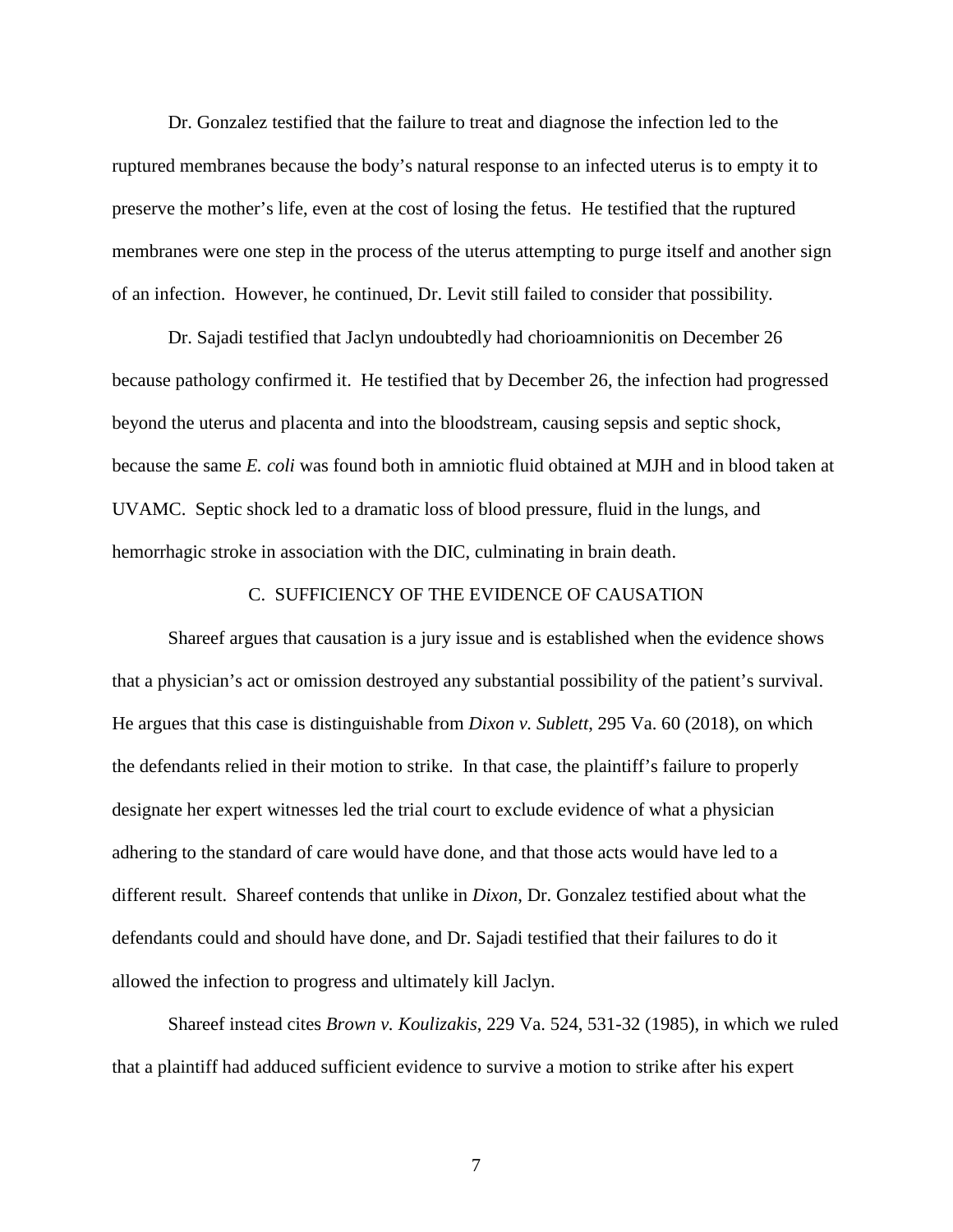witness's testimony established both what the defendant should have done to comply with the standard of care, and that the plaintiff's decedent would have had a substantially increased chance of survival if it had been done. He also cites *Hadeed v. Medic-24, Ltd.*, 237 Va. 277, 286-87 (1989), in which we reversed a ruling granting a motion to strike after the plaintiff identified precisely what omission violated the standard of care and that the defendants' failure to comply with it had destroyed any substantial possibility of the decedent's survival.

The defendants here respond that to make out a prima facie case a plaintiff must adduce evidence of causation—i.e., that a breach of the standard of care affected the patient's health. They argue that the plaintiff must show what the standard of care required and that complying with it would have preserved the patient's life. In *Dixon*, the plaintiff asserted that the defendant was negligent for failing to consult a general surgeon about a perforated bowel during a laparoscopic procedure, but there was no evidence about what a general surgeon would have done if one had been consulted. The evidence therefore would have left the jury to speculate about what should have been done, and it was insufficient to survive a motion to strike.

According to the defendants here, Shareef's experts' testimony was similarly insufficient. They argue that there was no testimony about what the defendants should have done and what the probable outcome would have been if they had done it. There was no testimony about risks of any such treatment to the premature fetus. Neither of Shareef's experts testified about what the tests that they asserted the standard of care required would have shown and what treatment would have been prescribed. No testimony established where the infection, if it existed at all on December 22, was located, or acknowledged that administering the triple-antibiotic cocktail then would have required immediate delivery of the fetus, then only 24 weeks old.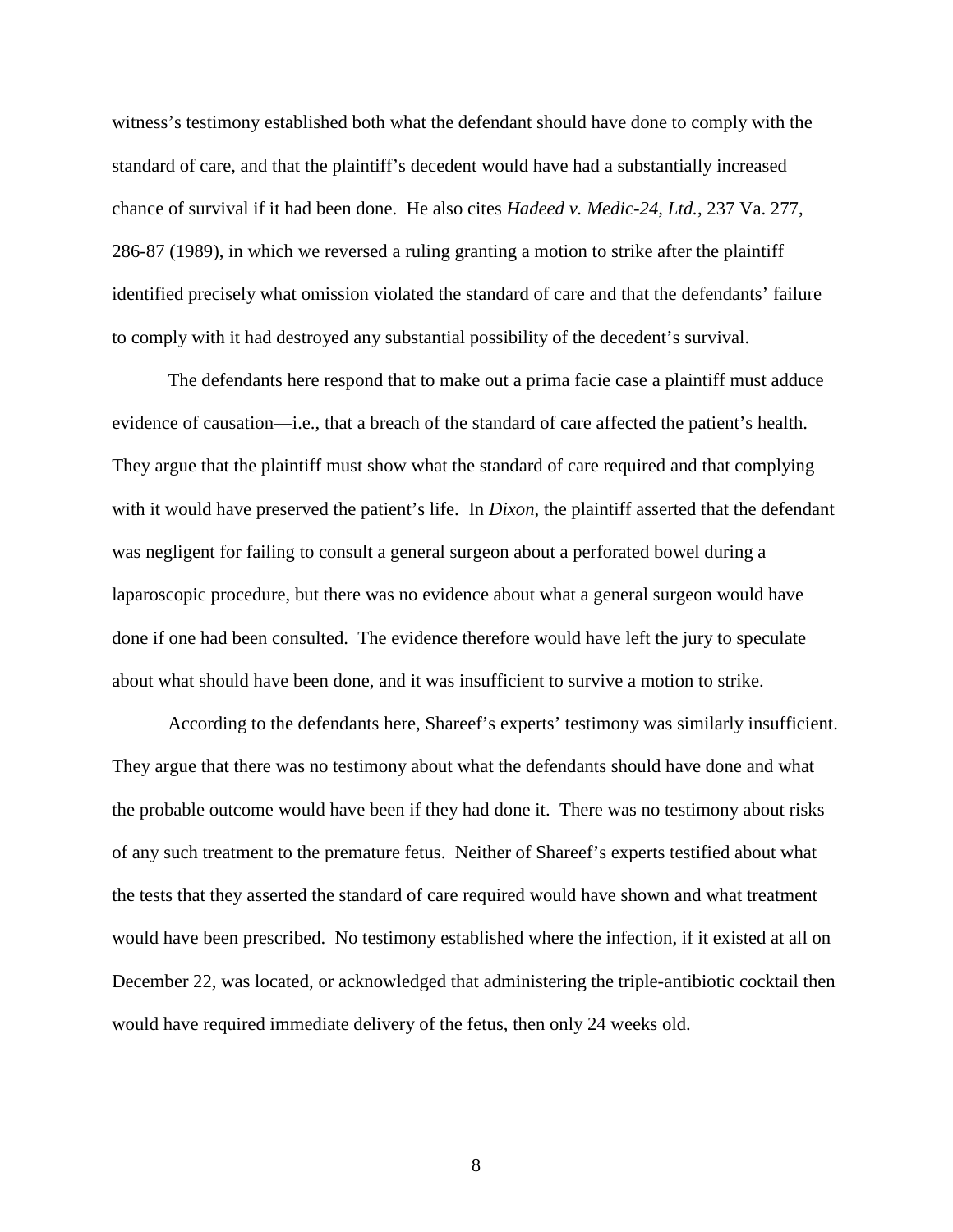Further, the defendants assert that Dr. Gonzalez expressly stated that he was not testifying about causation: he said, "it's up to somebody else to put together causation. It's not up to me." Similarly, they continue, Dr. Sajadi testified only that "if" there was an infection on December 22 and she had been diagnosed and treated then, she would have survived. With regard to December 26, Dr. Sajadi testified that he didn't know whether Jaclyn would have survived if the triple-antibiotic cocktail had been administered earlier that day. There was no testimony that Jaclyn's treatment would have been different, or how it would have been different, if Dr. Levit had arrived at the hospital when Jaclyn did, or that any such treatment would have altered the outcome. Dr. Gonzalez testified that merely administering the cocktail would not have been sufficient on its own to save Jaclyn's life. The evidence of Jaclyn's treatment history at UVAMC shows it took several days before her infection was brought under control, and that her strain of *E. coli* was antibiotic-resistant. Further, both experts testified that the cocktail was not immediately available at MJH and that they did not know how long it would have taken to prepare there. Consequently, the defendants conclude, Shareef has not demonstrated that his experts' proposed treatment was feasible or would have been effective.

Finally, the defendants argue that *Brown* and *Hadeed* are distinguishable because in those cases the plaintiffs' evidence established a feasible treatment plan required by the standard of care and that failure to adhere to it caused the patients' deaths. According to them, the circuit court correctly granted the defendants' motion to strike in this case, not because of weight or credibility of Shareef's experts' testimony but because even if taken as true, it was insufficient to establish a prima facie case

After considering these arguments, we conclude that Shareef's evidence of causation was sufficient to survive a motion to strike. As noted above, Dr. Sajadi testified that based on the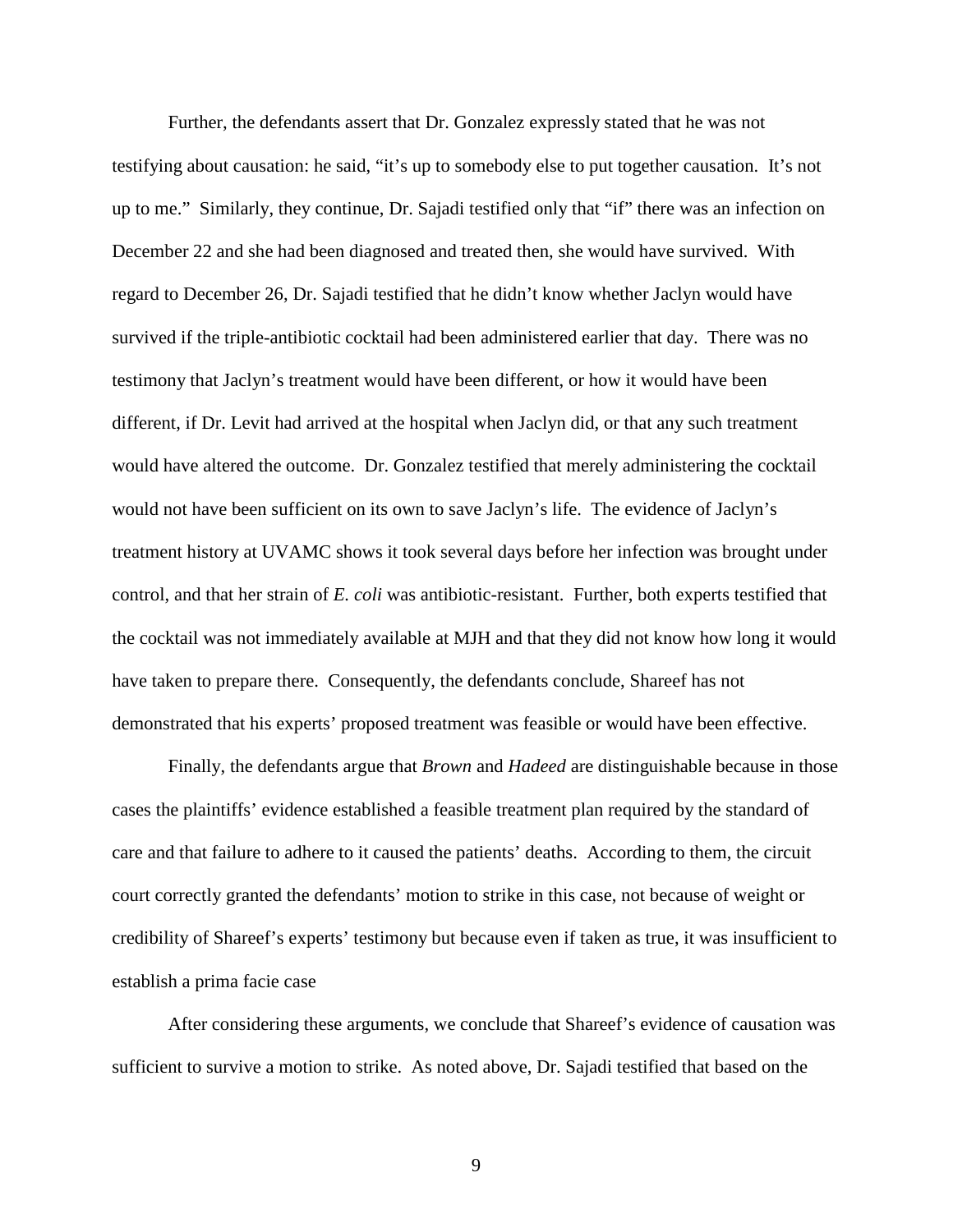progression of her symptoms, Jaclyn probably had an infection on December 22 and that if Dr. Thiagarajah had diagnosed and treated it then, "she would have survived." In addition, Shareef asked Dr. Gonzalez, "do you have an opinion within a reasonable degree of medical probability and certainty that the breaches of the standard of care that you've described by Doctors Levit and Thiagarajah resulted in [Jaclyn's] tragic death?" The witness testified that, "[t]he fact that . . . they didn't even think of infection, and they did nothing to treat this infection, was a departure from good and accepted standards of medical care, and was a direct cause of her death."

Although the defendants assert that Dr. Gonzalez effectively carved causation out of the scope of his testimony, we disagree. The context of the remarks they cite establish that his meaning was much more limited. On cross-examination, they asked him, "you said in your deposition that it's not going to be up to you to decide whether it was the [placental] abruption or the sepsis that caused her DIC, correct?" He answered that, "I have my opinion, but it's up to somebody else to put together causation." The defendants continued, "In your deposition, I asked you, and you said it's not up to you to decide if the abruption caused her DIC?" Dr. Gonzalez answered,

I have an opinion, but it's not up to me to do it in front of the jury because I'm not the one who treated her for days afterwards. So I'm not going to opine to what all of the intensivists and all of the other specialties did as to whether or not that's what caused her death.

But to me, it's blatantly obvious that it was septic—it was hemorrhagic shock. I mean, that's my opinion. But it's up to the jury to pay attention or not pay attention.

Thus, in context, it is clear that Dr. Gonzalez was not disclaiming himself as an expert witness on causation generally, but only as to which specific phase of Jaclyn's response to the infection—the placental abruption or the sepsis—caused the DIC.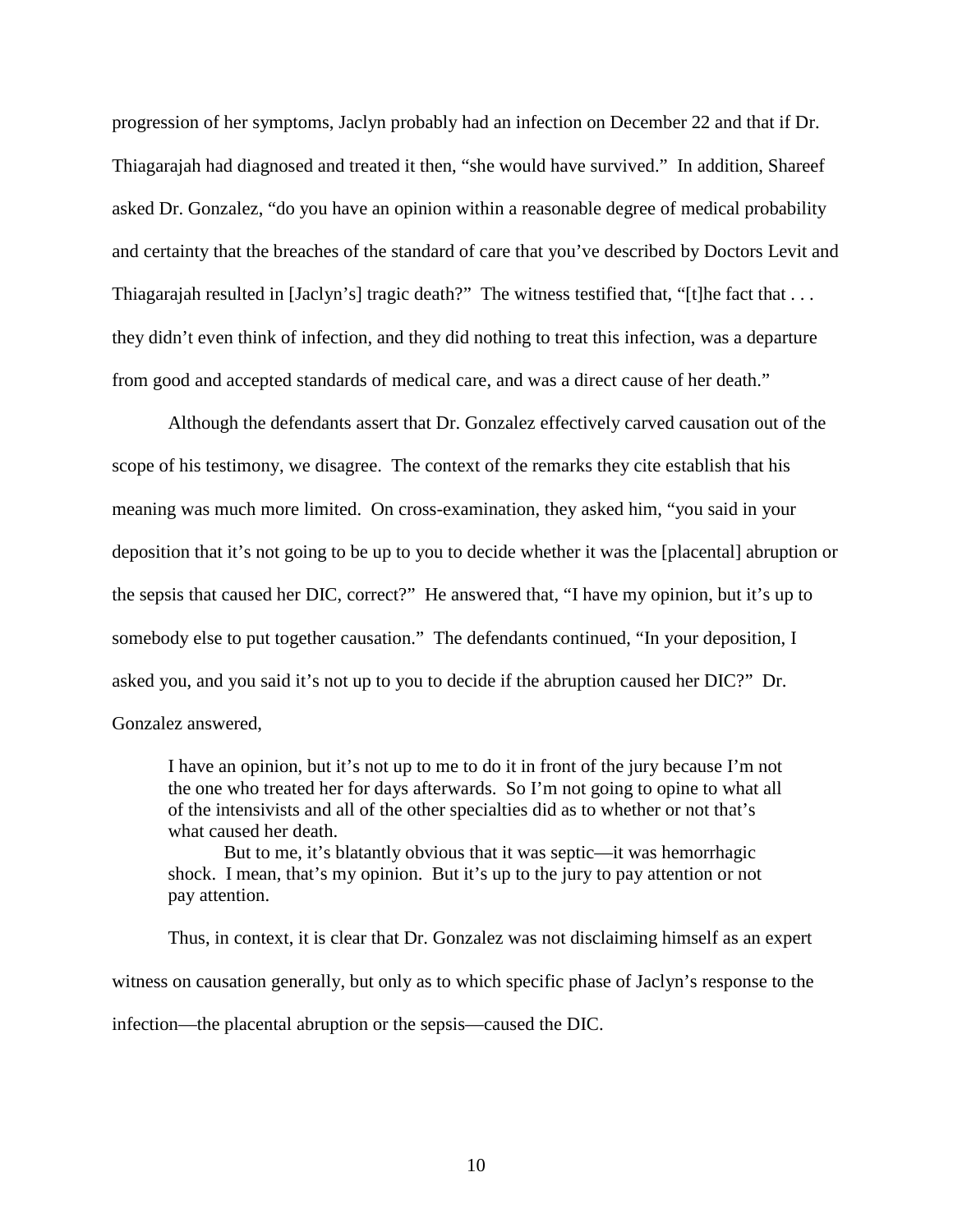Consequently, unlike in *Dixon*, the expert witnesses' testimony in this case establishes what the standard of care required—a physical examination including cervical examination and blood tests—and stated how those actions would have affected Jaclyn's health: they would have revealed the infection that Dr. Sajadi testified was present on December 22, and led to treatment that would have saved her life, either on that day or the morning of December 26. *Cf. Dixon*, 295 Va. at 68 (noting that there was no evidence about "the details of the care" a general surgeon would have provided if the defendant had consulted one, nor evidence about "the possible effect" on the plaintiff's health). As we noted in *Dixon*, causation is established when "the plaintiff presented testimony to establish the nature of the treatment the decedent could have undergone . . . and the probability that such treatment would have extended the decedent's life." *Id*. (quoting *Bryan v. Burt*, 254 Va. 28, 35 (1997)) (internal quotation marks omitted). Shareef's experts' testimony satisfied the requirements in *Dixon* because it specifically identified what the defendants should have done, which would have led to prompt diagnosis and treatment of the otherwise fatal condition.

These facts are also close to *Brown*, in which a patient reported symptoms that expert testimony established to be consistent with a pulmonary embolism, following a medical procedure that carried a significant risk of causing blood clots. However, the defendant physicians in that case failed to order timely tests that would have confirmed the condition, resulting in a delay in diagnosis. 229 Va. at 528-29. The plaintiff's expert witness testified that the tests would have been ordered "immediately" by a reasonably prudent practitioner. *Id*. at 529. If the tests had been timely performed, the embolism would have been diagnosed and urgent treatment consistent with the standard of care would have led to a 95-98% survival rate. *Id*. at 530. Instead, the patient died. *Id*. at 525.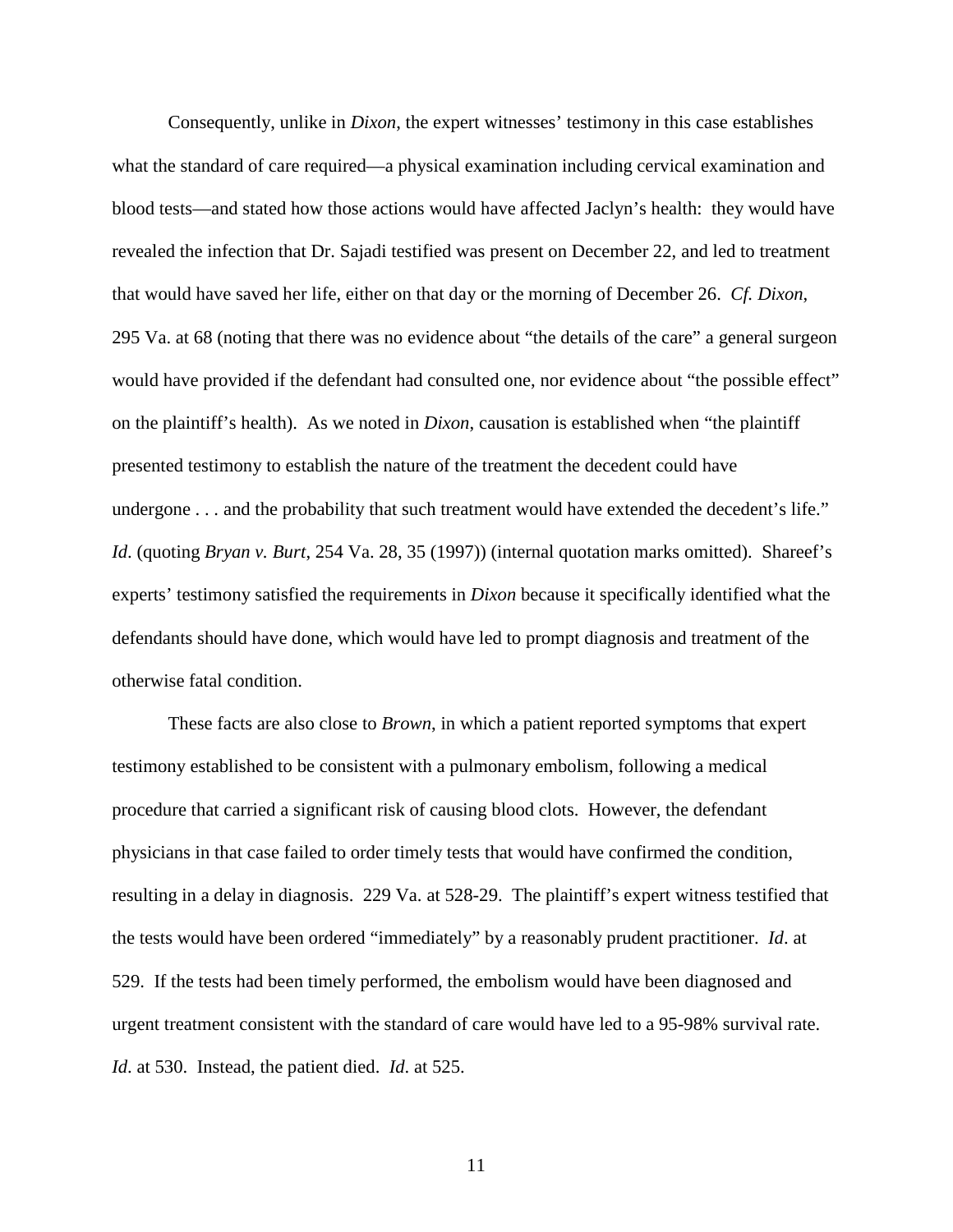We held that the evidence was sufficient to permit the jury to conclude that the defendants' inaction "deprived the decedent of a substantial possibility of survival." We ruled that the defendant

did not initiate the routine, necessary diagnostic procedures which would have disclosed the ultimately fatal condition. This was evidence of negligence. Prompt diagnosis of the presence of the clot, which existed at least 48 hours before the death, would have enabled . . . treatment in the form of medication which would have substantially increased the patient's chances of living. This was evidence of proximate cause.

*Id.* at 532-33. We therefore reversed the circuit court's ruling granting the defendants' motion to strike the evidence and remanded for a new trial. *Id*. at 533.

As in *Brown*, Shareef's evidence in this case established that the standard of care required a physical examination and specifically identified diagnostic procedures to detect Jaclyn's infection. According to his experts, prompt diagnosis and treatment on December 22 would certainly, and on December 26 would likely, have saved her life. Accordingly, his evidence was sufficient to defeat the defendants' motion to strike.

The defendants in this case did elicit additional testimony during cross-examination that a jury may decide mitigates the weight or credibility of Shareef's evidence. They may yet persuade a jury, for example, that the symptoms that Jaclyn described when she spoke to Dr. Levit on the telephone or exhibited when she presented at MJH were too ambiguous to necessitate the response that Shareef's expert witnesses testified the standard of care required. Or they may yet, for example, persuade a jury that Dr. Levit cannot be liable because the infection had progressed so far by December 26 that the hours between when he could have treated her even if he had responded immediately, or when MJH could have prepared and administered the triple-antibiotic cocktail, and when she received that treatment at UVAMC would not have had a significant effect.